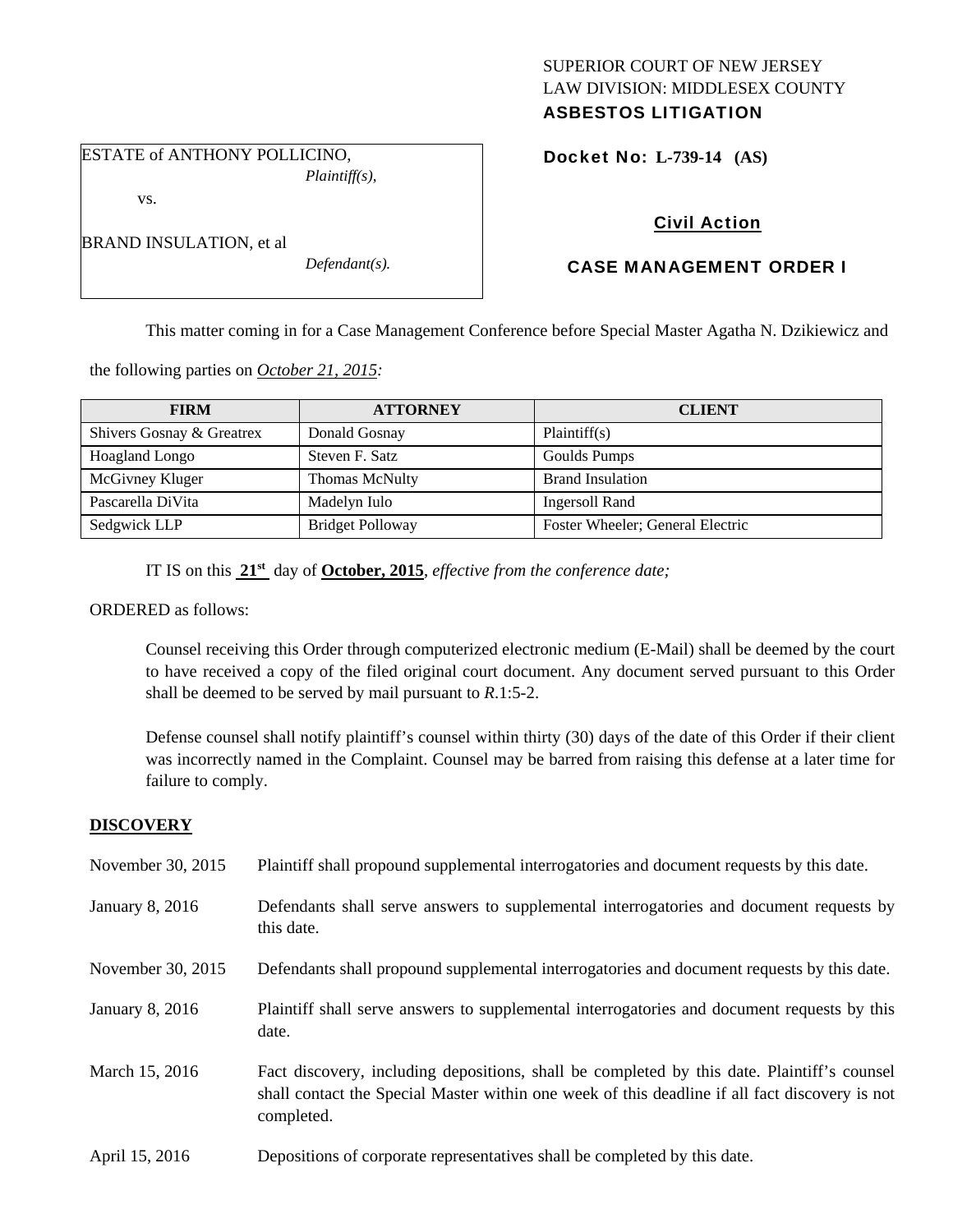# **EARLY SETTLEMENT**

March 21, 2016 Settlement demands shall be served on all counsel and the Special Master by this date.

April 27, 2016 @ 10:00am **Early settlement conference**. All defense counsel shall appear with authority to negotiate settlement and have a representative authorized to negotiate settlement available by phone. Any request to be excused from the settlement conference shall be made to the Special Master no later than 4:00pm of the day prior to the conference.

# **SUMMARY JUDGMENT MOTION PRACTICE**

| April 29, 2016 | Plaintiff's counsel shall advise, in writing, of intent not to oppose motions by this date. |  |  |
|----------------|---------------------------------------------------------------------------------------------|--|--|
|                |                                                                                             |  |  |

- May 13, 2016 Summary judgment motions shall be filed no later than this date.
- June 10, 2016 Last return date for summary judgment motions.

### **MEDICAL DEFENSE**

November 30, 2015 Defendants shall forward medical authorizations to plaintiff's counsel by this date.

January 8, 2016 Plaintiff shall serve executed medical authorizations by this date.

- March 31, 2016 **Upon request by defense counsel**, plaintiff is to arrange for the transfer of pathology specimens and x-rays, if any, by this date.
- August 19, 2016 Defendants shall identify its medical experts and serve medical reports, if any, by this date. **In addition, defendants shall notify plaintiff's counsel (as well as all counsel of record) of a joinder in an expert medical defense by this date.**

### **LIABILITY EXPERT REPORTS**

- July 11, 2016 Plaintiff shall identify its liability experts and serve liability expert reports or a certified expert statement by this date or waive any opportunity to rely on liability expert testimony.
- August 19, 2016 Defendants shall identify its liability experts and serve liability expert reports, if any, by this date or waive any opportunity to rely on liability expert testimony.

### **ECONOMIST EXPERT REPORTS**

- July 11, 2016 Plaintiff shall identify its expert economists and serve expert economist report(s), if any, by this date or waive any opportunity to rely on economic expert testimony.
- August 19, 2016 Defendants shall identify its expert economists and serve expert economist report(s), if any, by this date or waive any opportunity to rely on economic expert testimony.

### **EXPERT DEPOSITIONS**

September 9, 2016 Expert depositions shall be completed by this date. To the extent that plaintiff and defendant generic experts have been deposed before, the parties seeking that deposition in this case must file an application before the Special Master and demonstrate the necessity for that

\_\_\_\_\_\_\_\_\_\_\_\_\_\_\_\_\_\_\_\_\_\_\_\_\_\_\_\_\_\_\_\_\_\_\_\_\_\_\_\_\_\_\_\_\_\_\_\_\_\_\_\_\_\_\_\_\_\_\_\_\_\_\_\_\_\_\_\_\_\_\_\_\_\_\_\_\_\_\_\_\_\_\_\_\_\_\_\_\_\_\_\_\_\_\_\_\_\_\_\_\_\_\_\_\_\_\_\_\_\_